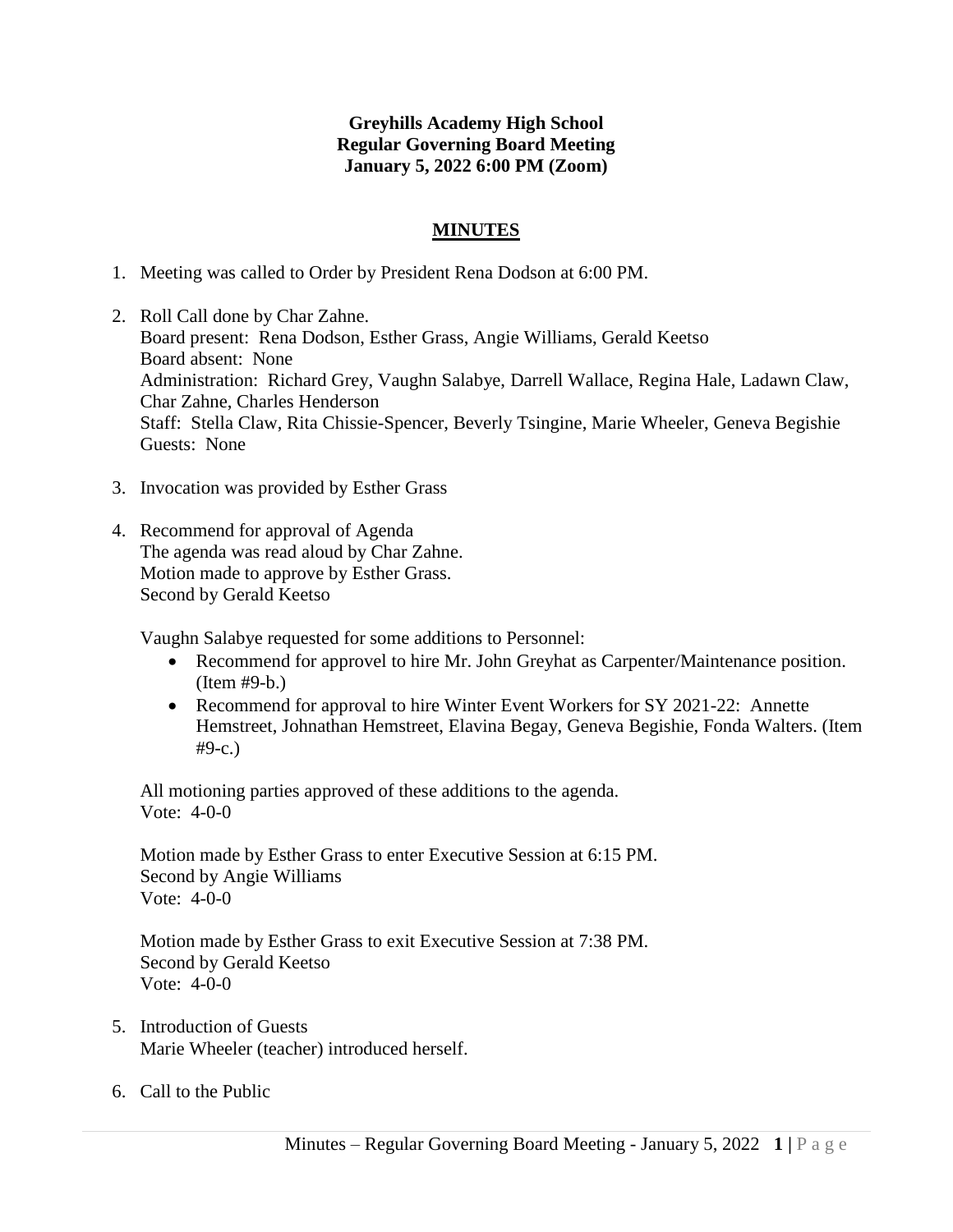None.

- 7. Recommend for approval of Minutes
	- A. December 7, 2021 Motion made to approve by Angie Williams. Second by Gerald Keetso Vote: 4-0-0
- 8. Reports
	- A. Departments

Darrell Wallace gave a brief report on the status of reopening of the school. Preparation work is now 70-80% complete at this time. There will be (3) backups to the HVAC system with (2) on-site and (1) with the company. He said there will be more visits from the BIE for inspections.

Esther Grass had a question on if 70-80% completion is on the classrooms or the entire school. Mr. Wallace stated that it is for the entire school. She also had a question on why inperson classes didn't start as planned. Mr. Salabye indicated that it is also due to the local Pandemic status at this time. They are looking at the date of late January to return to the building. Mr. Wallace indicated that a BIE Walk-Thru is scheduled in the next few days.

Vaughn Salabye gave a brief report on the current enrollment of 160 students, 3 mid-year graduates, classes are still in virtual setting, closure of the school BIE e-mail system, the recent work study sessions, Winter athletics, staff training and staff assignments.

Charles Henderson gave a brief report on his activities including improving instructional sites, organization, and planning and classroom management.

B. CEO/Principal

Mr. Grey gave a brief report on his accomplishments, meetings, plans and partnerships.

Motion made by Esther Grass to accept all reports. Second by Gerald Keetso Vote: 4-0-0

- 9. New Business Action Items
	- A. Recommend for approval of Payroll Expenditures Ending December 2021 Ladawn Claw presented this request for Pay Periods #11, #12, #13 for Vouchers #5720 to #5722 in the amount of \$457,229.25. Motion made by Gerald Keetso to combine and approve items 9. (A, B, C). Second by Angie Williams Vote: 4-0-0